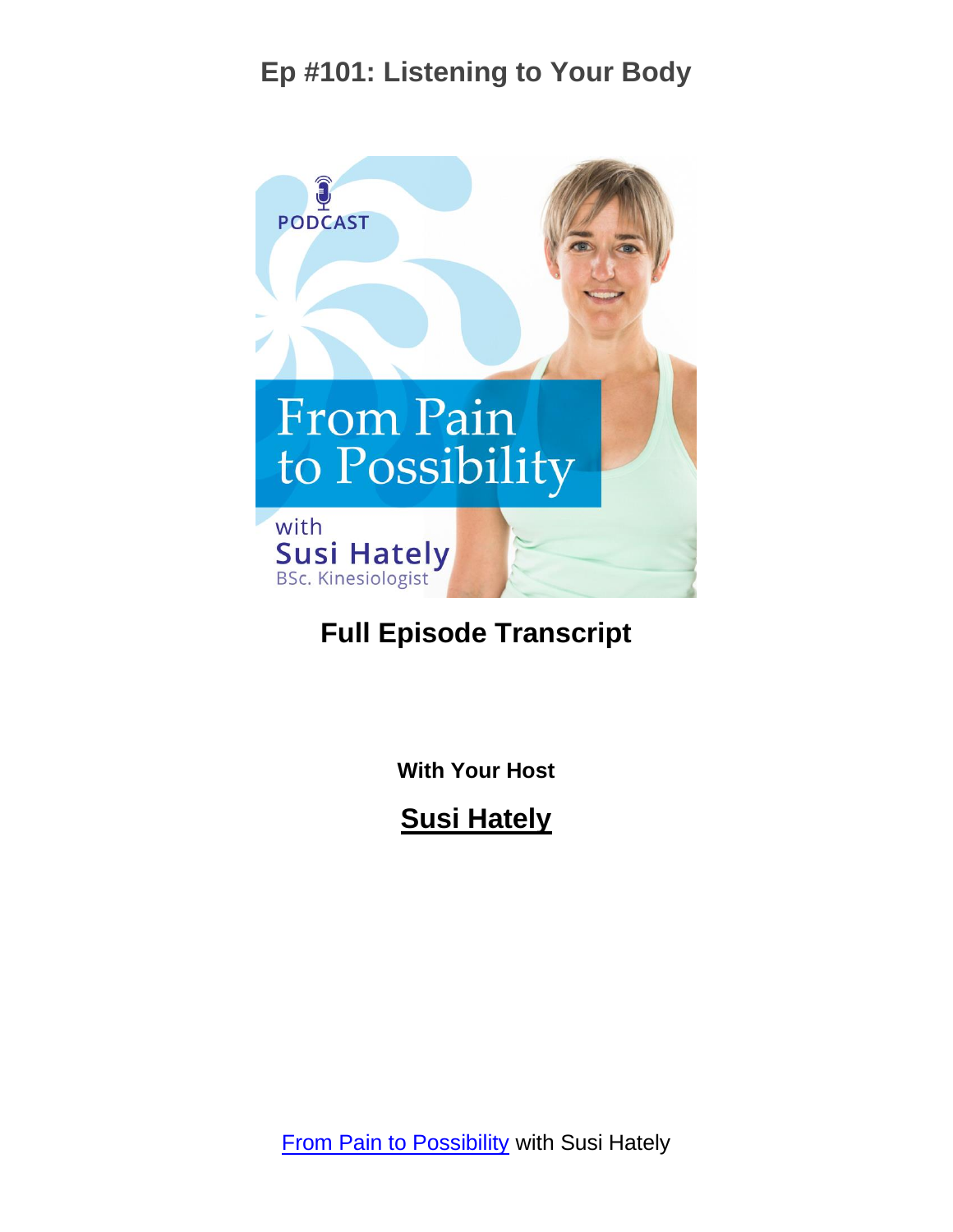**Male Announcer:** You're listening to *From Pain to Possibility* with Susi Hately. You will hear Susi's best ideas on how to reduce or even eradicate your pain and learn how to listen to your body when it whispers so you don't have to hear it scream. And now here's your host, Susi Hately.

Welcome and welcome back. With this episode I want to dig into a commonly used line in the fitness and the wellness industries, which is listen to your body. And the line comes from a really, really good place. It's meant to be helpful to clients. And what I find more often is that it's doing a disservice because the clients don't know how to listen. They don't know what they're listening for. And in turn, they don't know what to do with what they might be perceiving.

I've had teachers come to me for professional training, because of this exact sentence. Because they're utilizing it in those times where they don't know what to do for a student. Someone's come to a group class, they've got back pain or SI joint pain, shoulder issues, they have MS, they've been through cancer, any number of things. The teacher doesn't know what to do, they don't know how to help them so their go to default line is just listen to your body, follow what your body is doing.

So all from a really good place, but sometimes unhelpful. Sometimes vague because we can utilize these lines in the hope that they're serving. But I really love to come from this place of okay, it's great to hope, but let's actually get results so that we can see if what we're saying is actually landing and getting the results that are wanted and desired.

So with this episode I want to speak about how to listen and what you're listening for. And then what to do with that information and why it's important to do something. See, the context of this is that symptoms are, yes, problems to be solved, for sure. And there's a message in the symptom.

So we don't want to just obliterate the symptom, we actually want to understand what the message is. Because if we don't understand it, it's just going to come back. And often it's going to come back stronger in order to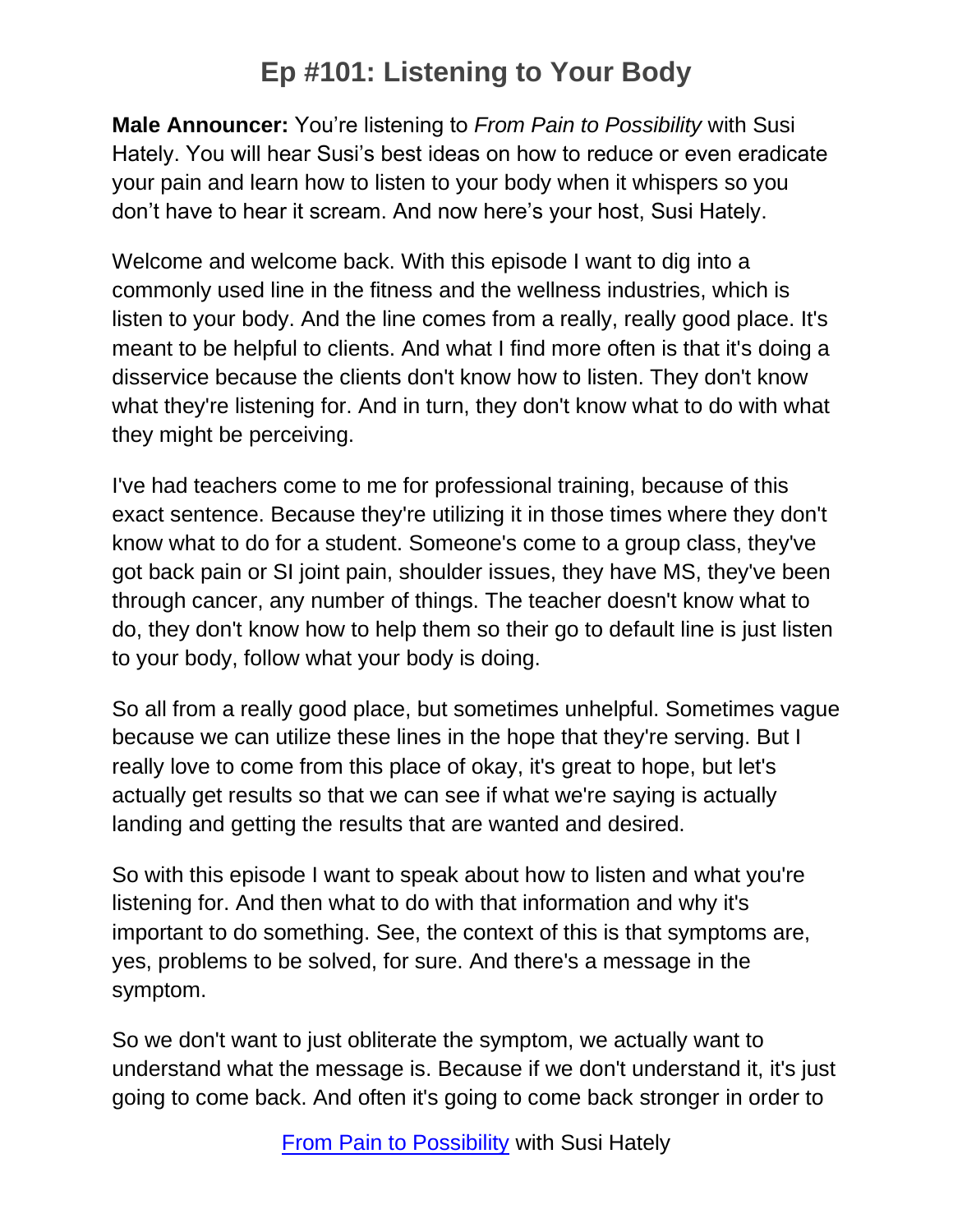get you to hear it. So the classic line that can also show up around listening to your body is listen to the body when it whispers so you don't have to hear the screams.

So a lot of what I do with my clientele, both as my teachers that I'm training as well as my private client tell is to help them get to that whisper place so they can pay attention and then do something at that level. They can act on whisper, not on scream.

So let's begin here, like what do I mean by whisper and scream? I like to use the traffic light analogy to start with because it's very, very clear. Red stop, yellow warning sign, green good to go. The people who come to see me are in red, their life is constricted enough by the symptoms that they're experiencing.

Now, oftentimes they've had gains, but the gains are not sustainable. So they understand a little bit about what's contributing to the pain, but they can't quite figure out why it just does not go away completely. And so they find themselves in this cyclical pattern of pain. My job then is to support them in recognizing what the yellow is. What's that whisper that's going to lead to the red?

Now there's something I need to share about my clientele and about my professional trainees that I think is important in this dialogue. And that is that my clientele are very logical information processors, right? They know how to gather large amounts of data, find the patterns, create a solution. They're very, very good cognitively at doing that.

They're also intuitive. So there are times where information kind of comes through them, they know the answer without needing the evidence and boom, they know the solution. So for a lot of their lives, they've done a great job at staying up in their brain and out of their body. Until now, which is why they've come to seek my help, because they aren't getting the solution that they know, the data isn't working for them. And yet innately and intuitively they know there's an answer to their problem.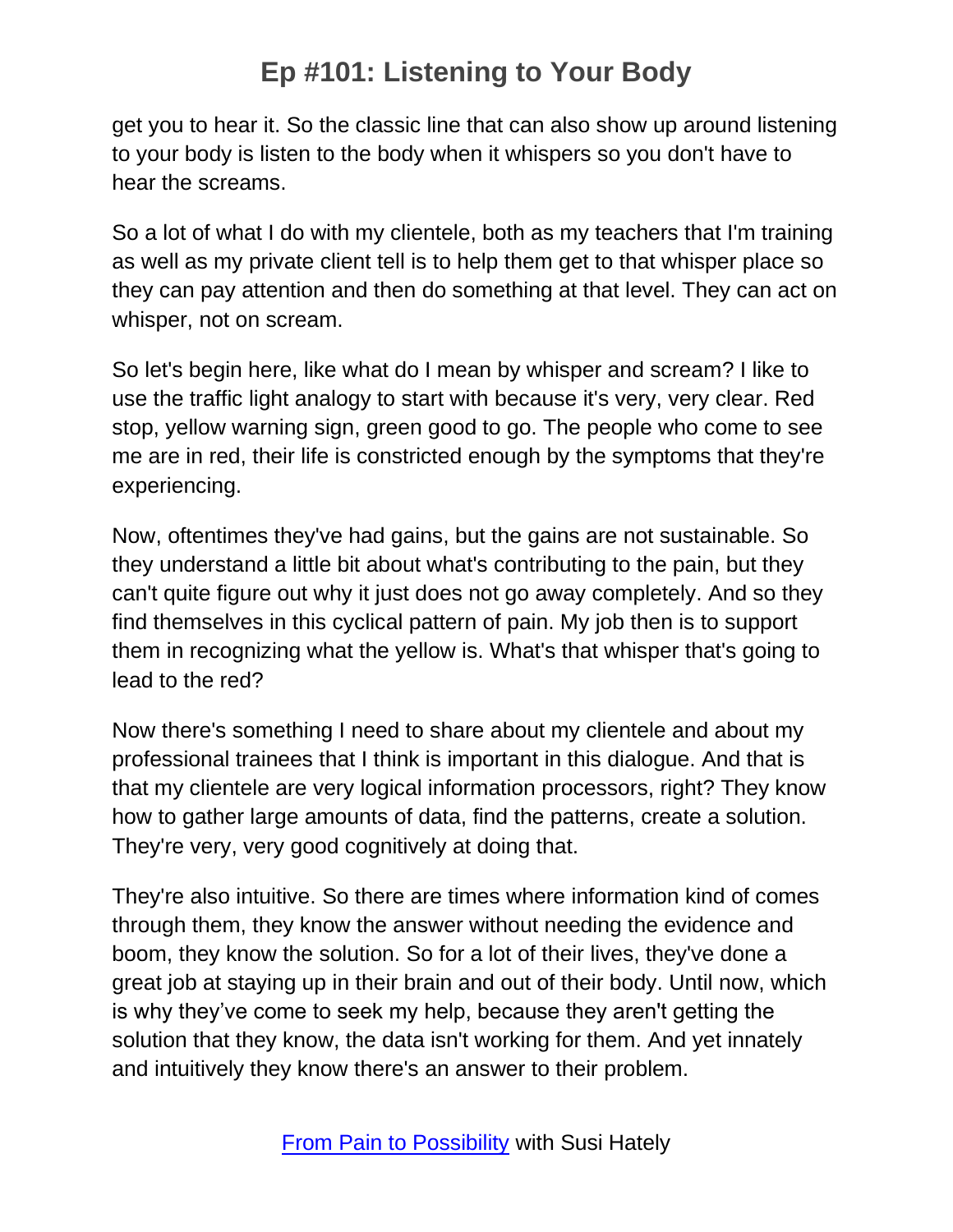So because they haven't paid so much attention to their body, coming into the space of listening to their body is difficult. So again, it's why the traffic light analogy is so great. I can show them, all right, you're at red right now. The aim is to bring you to yellow, the aim is for you to figure out what these yellows are that are contributing to red.

This leads us to the first session. In the first session I provide a lot of education on how their body objectively moves. How their leg bone moves in their pelvis, how their arm moves in their shoulder socket, how their pelvis and spine move, ribcage and pelvis move. Like how the segments of their body move.

And I'm teaching them this from an objective standpoint. How do these segments actually move? So they're on a Zoom screen, I'm on a Zoom screen, we can see the screen, they can see their body parts moving. And I'm also asking them what they feel, what they're somatically and kinesthetically experiencing. I'm helping them get language of what's going on in their body.

Helping someone how to feel to experiencing feeling sensation in their body is so incredibly vital. Particularly, particularly if there's been consistent and persistent symptoms that someone knows can get better, but they haven't figured out how. Oftentimes the missing link is somatically and kinesthetically connecting to what's going on in the body.

So in that first session we're exploring the objective nature of how their body actually moves. We both see what's going on, it's very factual. And they're subjectively telling me their experience of what's going on in their body. What's strengthening, what's stretching, what's straining, what's gripping, I'll throw bracing in there, maybe breath holding. They're tuning into what their body is doing while they're moving or not moving.

I'm also asking them a bunch of questions about what's going on in their brain. So then we start to recognize the sensation of their brain, what I like to say about it is like what they're thinking. I'm starting to learn about the texture and the content of their thinking. Because their thinking is going to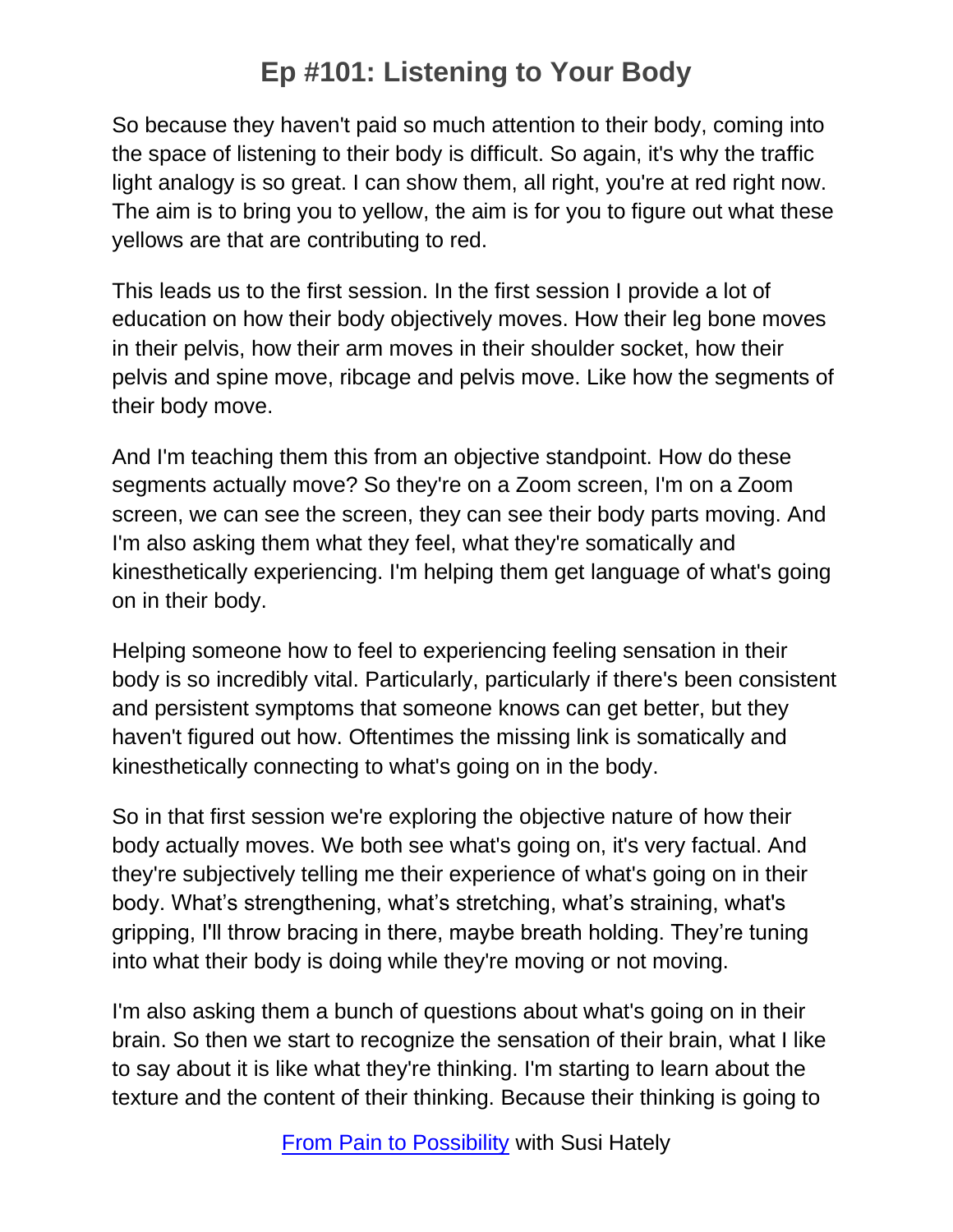have an impact on their feeling, and their feeling is going to have an impact on their thinking.

So the first step of this process is understanding the texture of what your sensations are and being able to name them. So it could even be that a particular sensation feels like a stretch sensation, it might even feel burning, or numbing, or straining, or gripping, or the myriad numbers of words to describe things.

If you can start that process and begin to note what those are, I've had people who write it down in a list. I've had them write it out on a body diagram. Just make a note of it in a journal. But to start to get some data about what it is that your body feels.

Now, some people will say, "Well, why would I focus my attention on these sensations that are sounding kind of pain like, like negative? Like strain, and grip, and brace, and this and that. And the reason is, is because you want to get an understanding of the lay of the land. You need to recognize what reality is because when we know what reality is, now we can shift it.

This is not something that I ask people to spend a ton of time on because what ends up happening is that as somebody moves better, as they breathe better, as they become more comfortable in stillness, those sensations often change. They change in a loudness, they change in texture, they start to shift out of being more of what we would consider negative to something that's more positive, like ease, space, lightness, less pain. They start to notice them in a different way.

But we need to set out where the reality is. And yes, it might be uncomfortable at first, and it's some process that I can help people through. But to get that sense of reality in addition to how your body is objectively moving. Because here's what's really cool, when you can start to pair between and match and connect your sensation in your body and the way that you're moving, you can get a lot of really great data.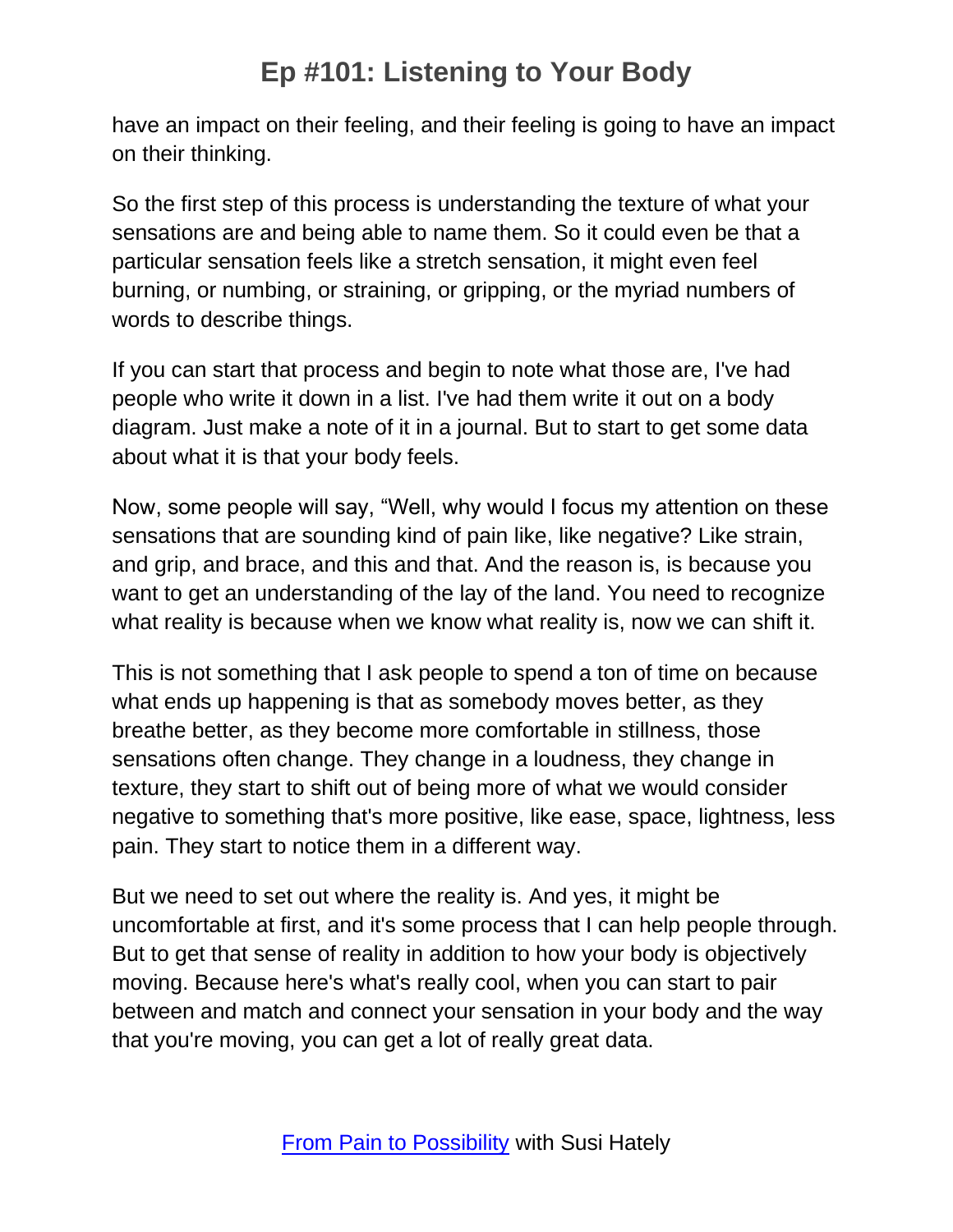Most people, when they start to have compensation patterns or borrow from one area to another area to try and make their system stronger, which by the way actually makes your system weaker. When someone compensates, you often will find that there is a straining, bracing, gripping, painful sensation that goes along with it.

So when you can start to tune in to the objective movement and what the objective movement feels like and then recognize how that correlates to the sensations that I've just mentioned, then you can start to gather an understanding of the patterning of your movement and it becomes really quite powerful. So that's the first step.

The first step is to merely notice what sensations exist in your body when you move and to develop an objective understanding about how you move. How your arm bone moves in the shoulder socket. How your leg bone moves in your hip socket. What happens with your pelvis relative to your ribcage? And start to discern what those pieces are doing.

Now, if you want ideas on how to do this, what I really recommend that you do is you can either go to my Facebook page, my Facebook business page, we'll put that in the show notes. You can go to my YouTube channel, and there are lots of videos in those channels, they're the same videos in both. I created a whole bunch of Facebook Lives during the pandemic and we've moved those over to the YouTube channel now. But really, you can find them there.

And you can just go into there, just pick videos, and just explore them. I'll also put some sample videos in the show notes for you, some really basic like here is the back to basics experience of your body movement. So you can start to get some data on how your body moves. Okay? Both on Facebook Live and on YouTube, that's a place to begin.

If you find that this really resonates with you, you can reach out to us as well, for private sessions or for professional training. Just send us a note to health@functionalsynergy.com, we'd be happy to have a conversation with you to help you with wherever you are at in the process.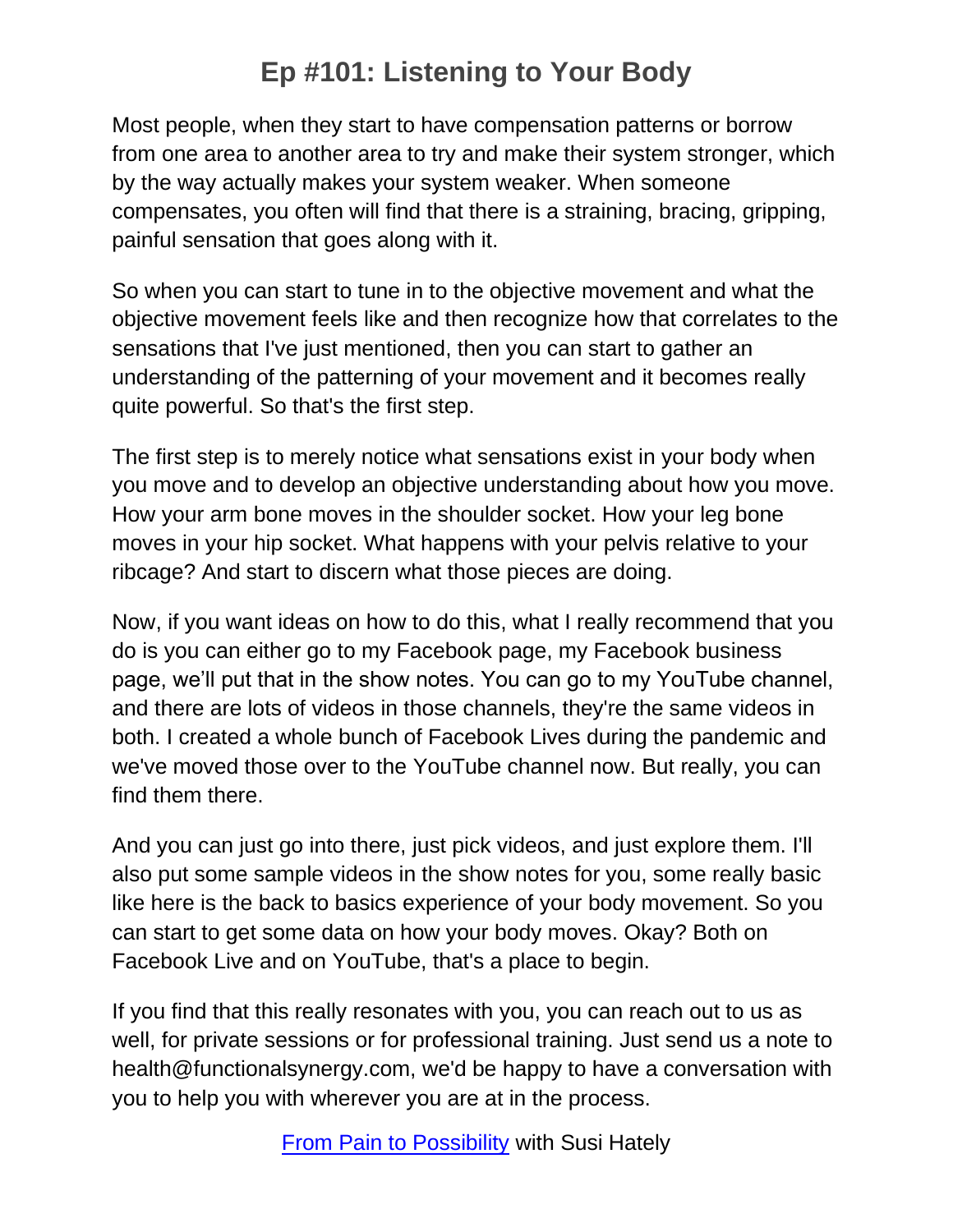Okay, so the first piece I've mentioned is just tuning into this relationship between the objective movement and the sensations that you experience. The second part to explore is noting those times when you have relief. This is really powerful by the way. Notice the times when you have relief.

Maybe it's after a yoga practice. Maybe it's after a breathing practice. Maybe it's when you've been out for a walk, or maybe it's after you've fed yourself, or drunk water, or the many other things that you've experienced. Maybe it's after you've had a rest or had a sleep. But notice the moments when your symptoms have abated or have reduced even a little bit and pay attention to what that feels like.

So often people will say, well, there is no pain, or the symptoms are down, or the symptoms don't exist. And there's a lot of negative words, like don't, they're not, they don't exist, they're not here. All good, it's good to notice it. But I want you to notice what's actually in existence when the symptoms are not there.

If the symptoms are not there, what is there? Okay, here's why this is important. The first is, is sometimes what happens is when people are experiencing the symptoms as being not there, they're actually bracing in anticipation for them coming back. So they're not really in that free place yet.

Now, one way to come into that place is to notice what is in existence there. So if the symptoms aren't there, what is there? Is it freedom? Is it ease? Is it lightness? Is it better breath? Is it clarity of mind? What are the sensations that are there? So the symptoms have abated somewhat, either a lot or a little, okay, now what exists with those symptoms that are gone or less than?

All right, now here's the next part, which is also super important. Notice, when those feelings, those sensations start to fade. So here's how I say this to my clients, when they have finished their session and they feel better I say to them, "Okay, this feeling is going to fade. I want you to notice what arises as it fades."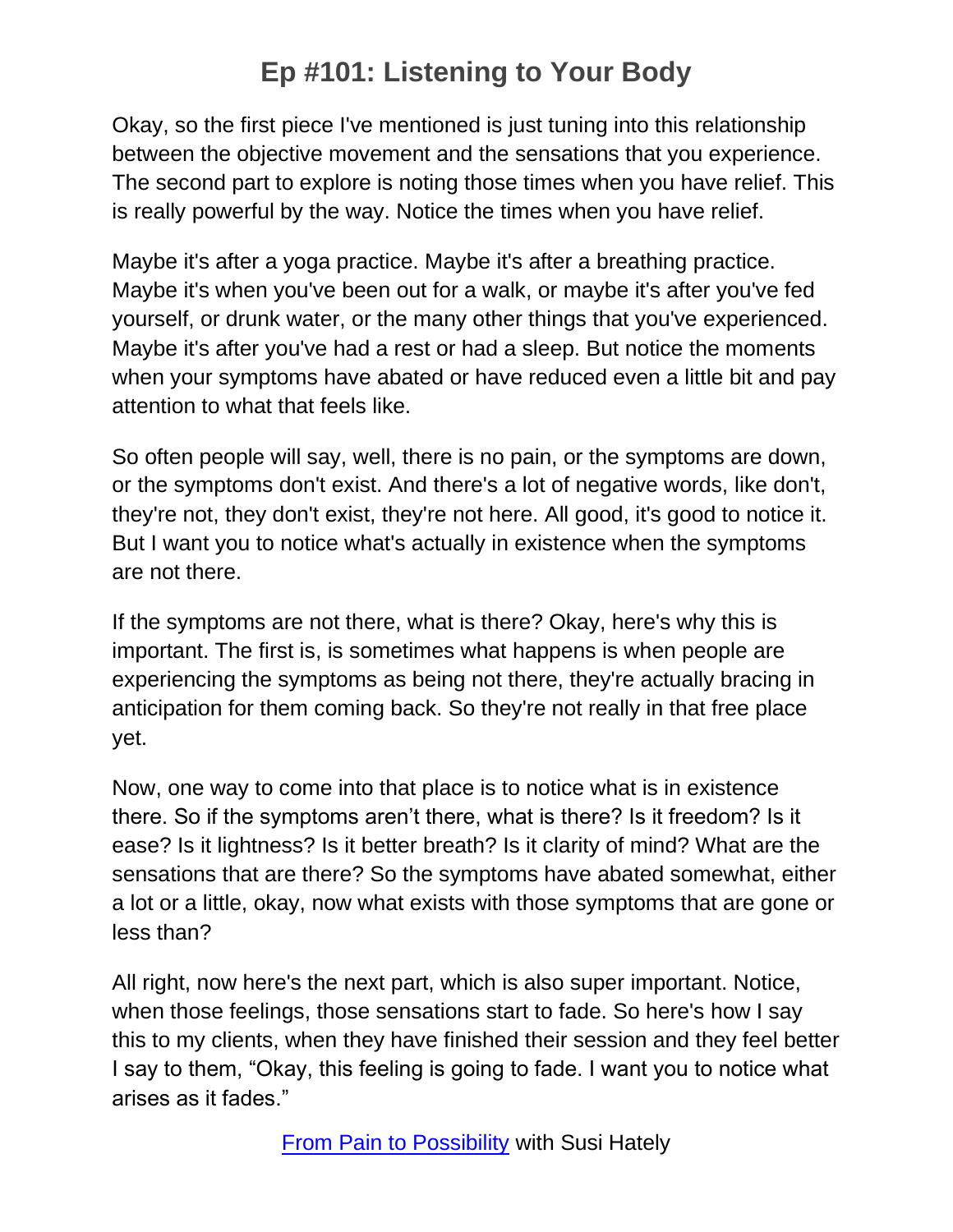Now, often they'll look at me at first and say, "What?" And I'm like this hasn't gone away yet, we need to build the neuromuscular patterns so that this does become more sustainable. So the key is, is to notice, first of all, that the symptoms have faded. They're either not there or they're less, then notice what exists in that space. What actually exists and not the negative like the symptoms are not there.

What actually exists? Is it ease? Is it lightness? Is it better breath? Is it clarity of mind? What's there? Name that and then notice when that which you've named starts to fade. Because that's going to be the signal that your yellow light is emerging. When it fades, the yellow light is emerging. The yellow light is letting you know that the red is coming. Right, you just don't have the stamina yet for it. It's all good. So when you notice that yellow light is coming on, that's now when you can intervene.

Here's why this is important, you now notice the yellow light. It's not going to be loud. It's not going to be dancing bears and disco balls. It's going to be really quiet. You may even blow right past it. Or you might say, "Ah this is not a big deal, I can keep going. I can keep working." I can keep ABCing, D-ing, E-ing, whatever. I can get through this thing. Oh, just one more block. One more this, one more that, right? We all do it as human beings, right? It's not getting that much in the way, this is definitely not the yellow light.

And then the red light comes. No problem, just notice that there was that yellow light. So then do the exercises, do your program, do whatever you need to do, come back to that place where you have less symptoms. And then name it again. All right, I now have less symptoms or the symptoms are not there. Okay, what now exists? I remember this feeling. Here's this ease feeling again. Here's this freedom feeling again. Here's this clarity of mind feeling again. Here's this XYZ feeling again. Name that. Okay, now you get another shot.

All right, notice when that feeling starts to fade. Now, if you're anything like my clientele or my trainees, then you'll be kind of annoyed, or agitated, or like, "Really? This thing? Are you serious? This is the yellow light? I really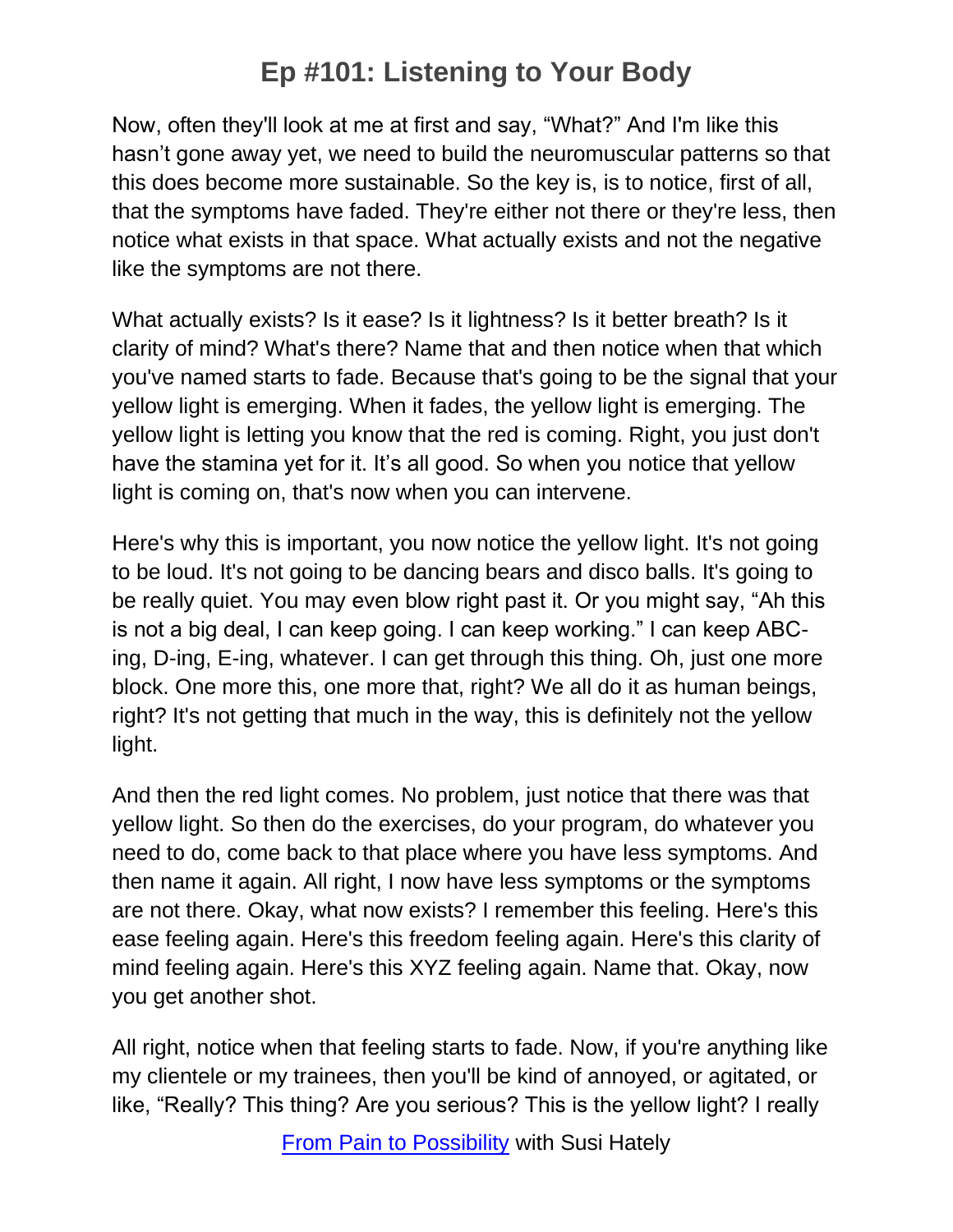want to do more." And then you'll cycle through that again. It's okay, you might blow by it, and then the red light will come.

And then you'll circle back, you'll intervene. And then now this time, likely, you'll go, "Oh, this is the yellow light, maybe I'll intervene here." And then you intervene, and you come back to that good feeling again, and it's like, "Oh, okay." Now your brain has the evidence that when you intervene earlier at the yellow light, then you start to feel better. So then that yellow light, even though it's not becoming any louder, it becomes clearer to your brain and then you start to intervene faster. So then going to red happens a lot less.

So let me recap for a moment here. So the first piece of this was to name what your experiences are. Is it breath holding? Is it strain, stretch, strengthen? What are the words that you would experience when you're doing your practice, when you're out for your walk? What are those things? Can you name them?

Then when you have those times of relief, notice what it was that contributed to the relief. Name what that relief actually feels like, not just that the symptoms are not there or that you're feeling better. Name what that feeling better is, and then start to notice when that better feeling starts to fade.

And you may miss it, it's okay. Most of my clients miss it the first time around and then they start to pick up on it. And then they gather the evidence for their brain to say, "Ah, when I intervene earlier, although I don't want to do it earlier because I really want to do this other thing. But when I do it earlier, look at the result that I get." That provides clear evidence to your brain that this is the signal to pay attention to.

See, why this is important is because we can't keep moving in pain and get out of pain. And if we notice what the message is from the whisper, like this is now what we need to do to intervene, and we don't actually listen to it, like we don't actually take action on it, then it's just going to come back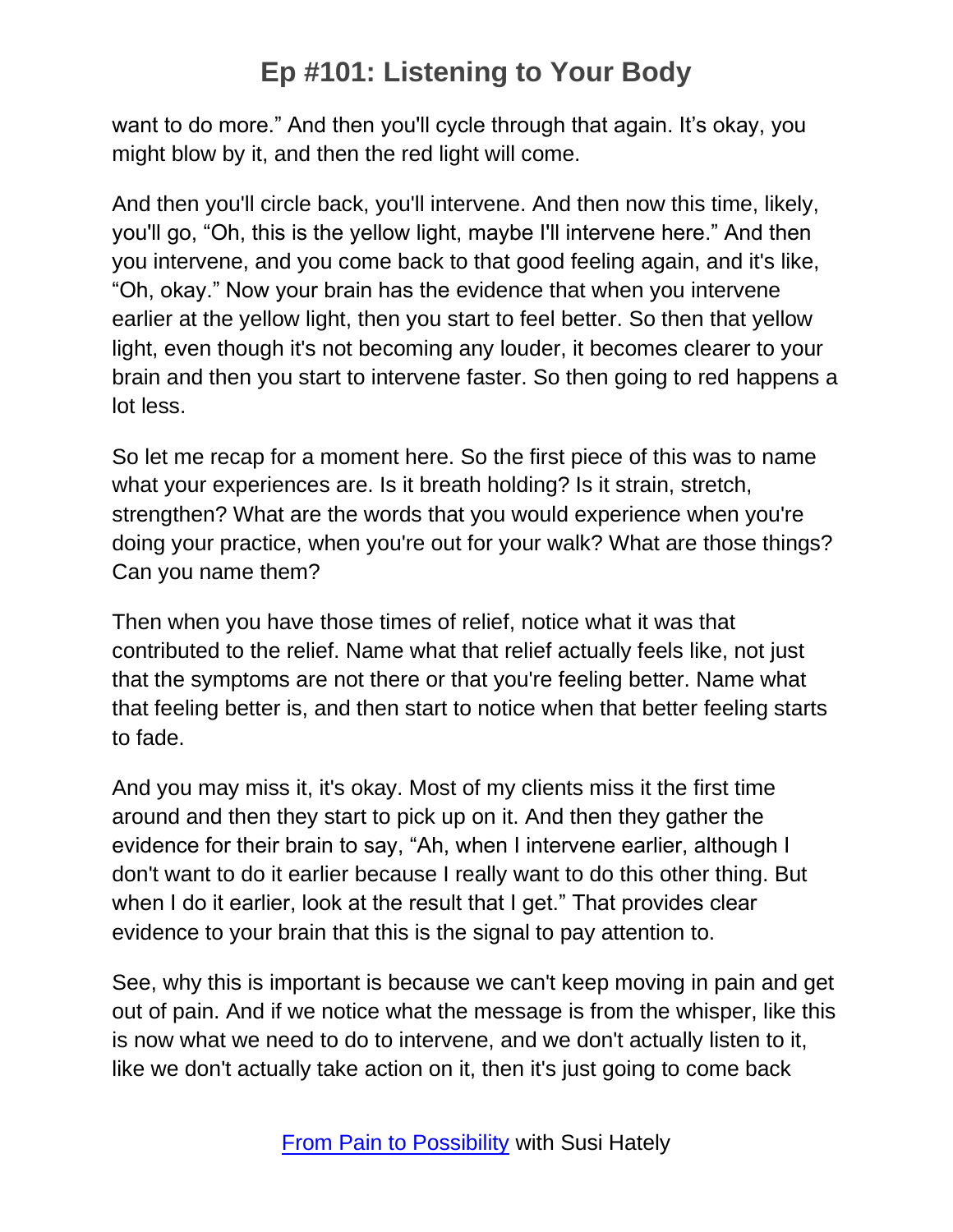around louder the next time in order to get your attention because ultimately, we are more than just this physical body and a brain.

There's a consciousness inside each of us. And we call it, depending on what we believe in what we follow, we call that consciousness something different depending on our beliefs. But all of us have that and our symptoms are messengers from that consciousness. We don't need to go deep into that conversation to get better though. We simply need to understand that symptoms are something to solve and they are messengers. And when we pay attention to them and act on them, they start to fade.

And the more that we can intervene at a whisper level, the more we build up better neuromuscular patterns, the more clarity we have. The more connection we have with both our body and mind. And the better that feedback mechanisms are between our body and mind because as we know, our body and mind are one in the same, they're well connected. Our body feeds our mind and our mind feeds our body.

Sometimes this process can feel a bit difficult. But what I can say to be true is this, as you discern what these sensations are and how these sensations around the strength feeling, the stretch feeling, the bracing feeling, the gripping feeling, the burning feeling, the numb feeling, the breath holding grippy feeling, the more you can tune into those feelings, recognize them in relation to your symptoms, recognize them in relationship to your objectivity of your movement patterns, what starts to happen is that you can discern more clearly what these messages are.

You can decode the symptoms so much more clearly and you have less fight with your body. It's like your body comes on board. And when you do that, when that happens, there's so much less exhaustion. Such less tiredness and a lot more ease.

If this is of interest to you, if it's resonating with you and you want more help, send me an email, [health@functionalsynergy.com.](mailto:health@functionalsynergy.com) It would be a pleasure to serve you. And also circle back to those show notes to see the